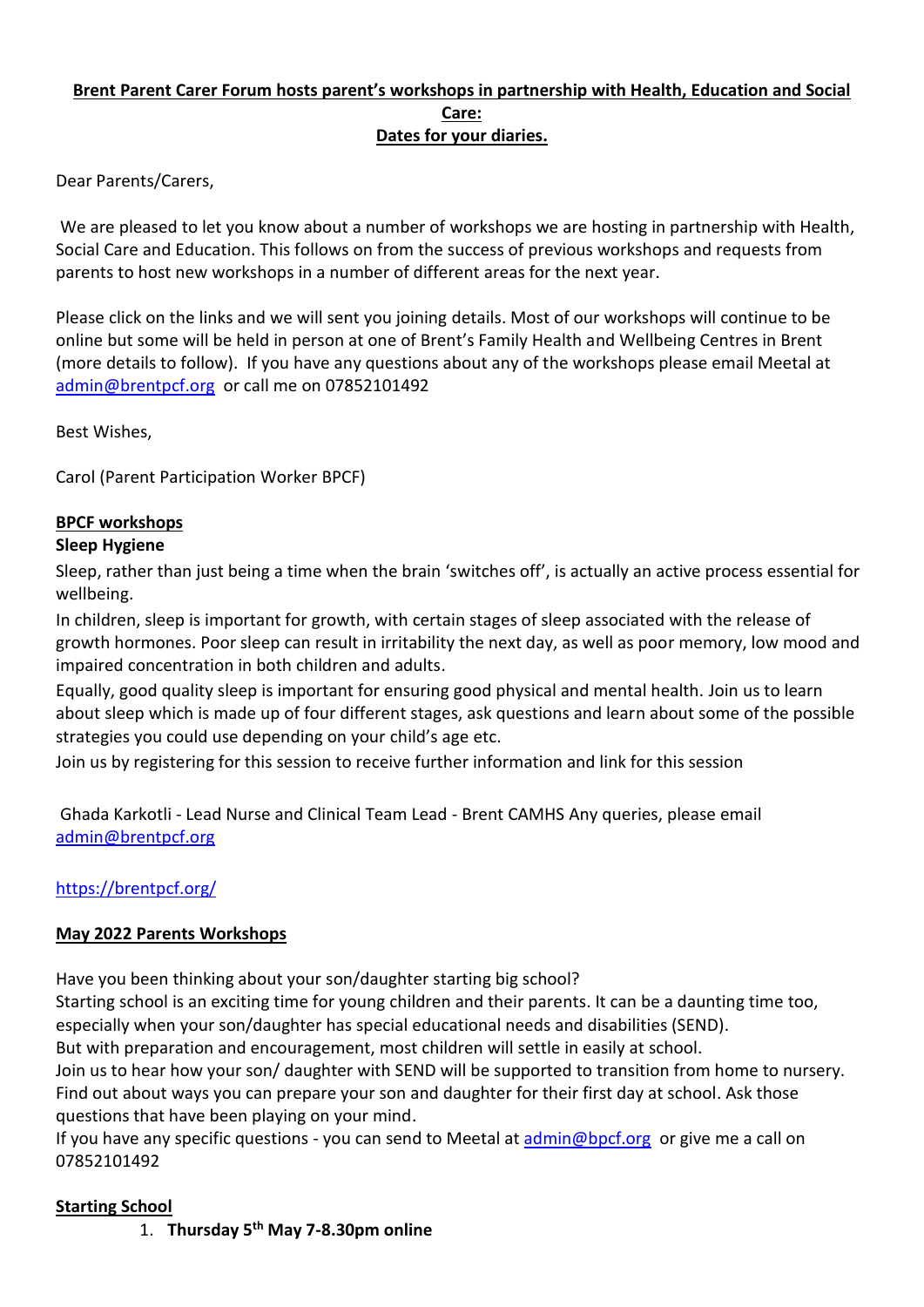Hatty Besley, and the Early Years Inclusion team

[https://www.eventbrite.co.uk/e/supporting-the-move-to-big-school-parents-workshop-bpcf-tickets-](https://www.eventbrite.co.uk/e/supporting-the-move-to-big-school-parents-workshop-bpcf-tickets-311006578047)[311006578047](https://www.eventbrite.co.uk/e/supporting-the-move-to-big-school-parents-workshop-bpcf-tickets-311006578047)

# 2. **Wednesday 11th May 10-12 pm online**

Hatty Besley, and the Early Years Inclusion team

[https://www.eventbrite.co.uk/e/supporting-the-move-to-big-school-parents-workshop-bpcf-tickets-](https://www.eventbrite.co.uk/e/supporting-the-move-to-big-school-parents-workshop-bpcf-tickets-311012305177)[311012305177](https://www.eventbrite.co.uk/e/supporting-the-move-to-big-school-parents-workshop-bpcf-tickets-311012305177)

## **Practical steps – preparation starting school online**

3. **Thursday 12th May 1-2pm** Hatty Besley, and the Early Years inclusion team Clare Henshaw BOAT

## [https://www.eventbrite.co.uk/e/supporting-the-move-to-big-school-parents-bite-size-practial-tips-tickets-](https://www.eventbrite.co.uk/e/supporting-the-move-to-big-school-parents-bite-size-practial-tips-tickets-322763232517)[322763232517](https://www.eventbrite.co.uk/e/supporting-the-move-to-big-school-parents-bite-size-practial-tips-tickets-322763232517)

## **Preparing for Transfer reviews**

Your local authority must review your child's Education, Health and Care (EHC) plan at least once a year. This is to look at how your child is progressing and to ensure that the plan is kept up to date. This process is known as the annual review. These reviews are particularly important at key periods such as:

- Starting school
- Transition to junior school
- Transition to secondary school

Join this workshop to meet members for the SENDIASS and SENAS team to receive a presentation and have the opportunity to ask questions.

## **Thursday 19th May 7-8.30pm** SENAS AND SENDIASS [https://www.eventbrite.co.uk/e/understanding-annual-reviews-at-key-stages-of-transition-tickets-](https://www.eventbrite.co.uk/e/understanding-annual-reviews-at-key-stages-of-transition-tickets-322778548327)[322778548327](https://www.eventbrite.co.uk/e/understanding-annual-reviews-at-key-stages-of-transition-tickets-322778548327)

# **Wednesday 25th May 10-12pm**  Louise and Katherine SENAS AND SENDIASS [https://www.eventbrite.co.uk/e/understanding-annual-reviews-at-key-stages-of-transition-10-12-pm](https://www.eventbrite.co.uk/e/understanding-annual-reviews-at-key-stages-of-transition-10-12-pm-tickets-322783362727)[tickets-322783362727](https://www.eventbrite.co.uk/e/understanding-annual-reviews-at-key-stages-of-transition-10-12-pm-tickets-322783362727)

## **June 2022 Parents workshops**

## **Understanding SEND Support and the Graduated approach**

Children and young people with SEN all have learning difficulties or disabilities that make it harder for them to learn than most children and young people of the same age. These children and young people may need extra or different help from that given to others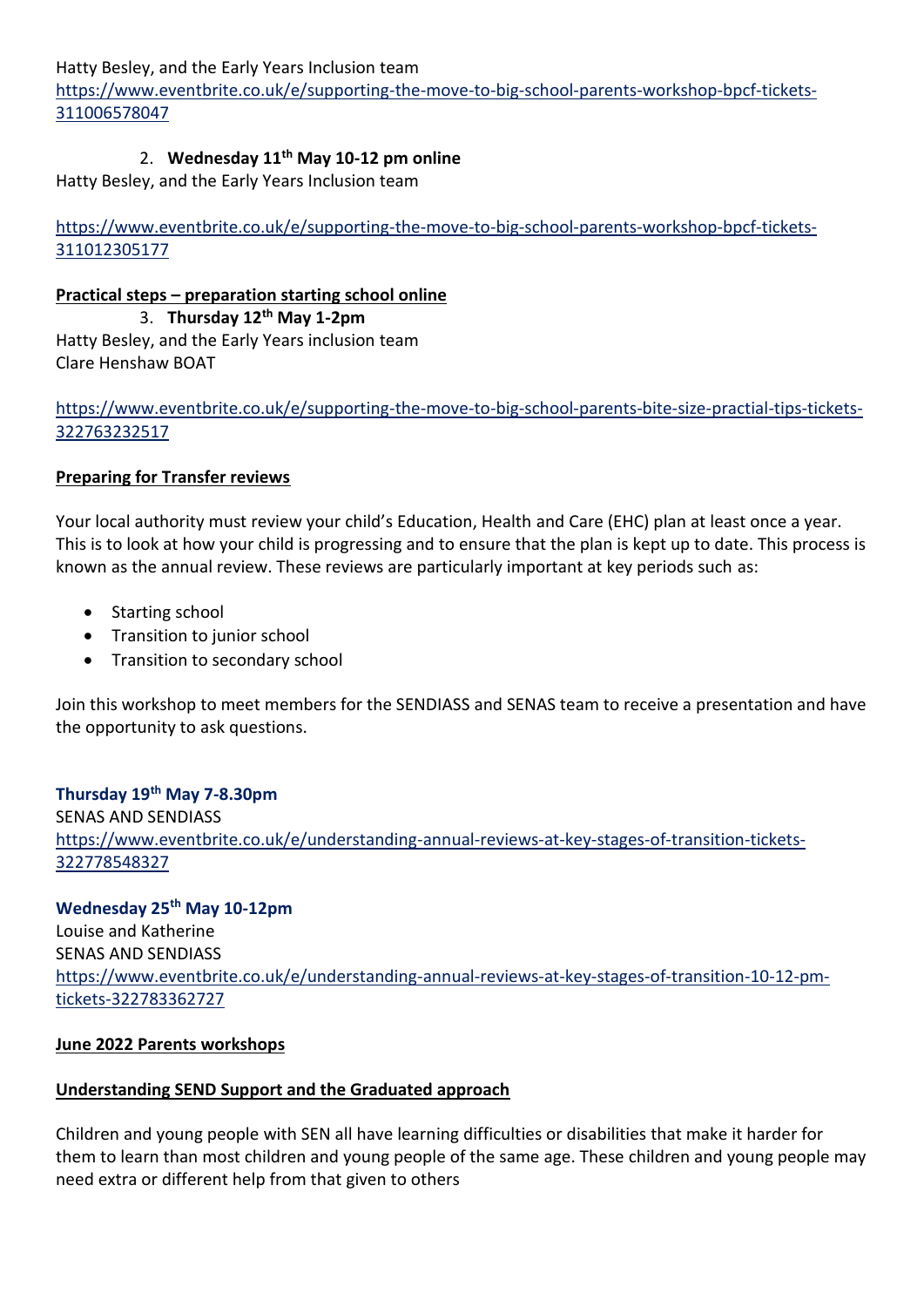#### SEN support

Any support your child gets from their school or other setting should meet their needs. If your child has SEN, they will be able to access help – called SEN support:

- Early years settings, such as nurseries or childminders, support for the under 5s
- schools (see section in this guide on Support for children of school age)
- further education institutions such as colleges and 16-19 academies.

SEN support replaces school action/school action plus (in schools) and early years action/early years action plus (in early years settings).

SEN support is part of what is known as the 'graduated approach'.

This workshop will tell you how schools should be supporting your child and will work in partnership with you .This workshop will also provide you with suggestions of those different questions you should ask when visiting early years settings and schools

## 1. **Wednesday 8th June 7-830pm**

## **Gillian Edwards**

[https://www.eventbrite.couk/e/understanding-send-support-and-the-graduated-approach-parents](https://www.eventbrite.co.uk/e/understanding-send-support-and-the-graduated-approach-parents-workshop-tickets-311013889917)[workshop-tickets-311013889917](https://www.eventbrite.co.uk/e/understanding-send-support-and-the-graduated-approach-parents-workshop-tickets-311013889917)

## 1. **Thursday 9th June 10-12 pm**

#### **Gillian Edwards**

[https://www.eventbrite.couk/e/understanding-send-support-and-the-graduated-approach-parents](https://www.eventbrite.co.uk/e/understanding-send-support-and-the-graduated-approach-parents-workshop-tickets-322785830107)[workshop-tickets-322785830107](https://www.eventbrite.co.uk/e/understanding-send-support-and-the-graduated-approach-parents-workshop-tickets-322785830107)

#### Applying for a Needs Assessment – EHCP

Some children with special educational needs (SEN) in England need more help than a mainstream school, college or nursery would normally provide at the level of SEN support

These pupils receive support through an Education, Health and Care (EHC) plan.

Children who needs are so complex may need to attend a Specialist setting which would require an EHC plan to be in place.

Join our workshop to hear in more detail about the process.

#### **What is an EHC plan?**

An Education, Health and Care (EHC) plan is a legal document that describes a child or young person's special educational, health and social care needs, explains the extra help that will be given to meet those needs and how that help will support the child or young person to achieve what they want to in their life.

#### **Who needs an EHC plan?**

EHC plans are for children and young people whose special educational needs require more help than would normally be provided in a mainstream education setting (a college, school and nursery).

Although the plan can include health or social care needs, your child will not get a plan if they only have health or social care needs that do not affect their education.